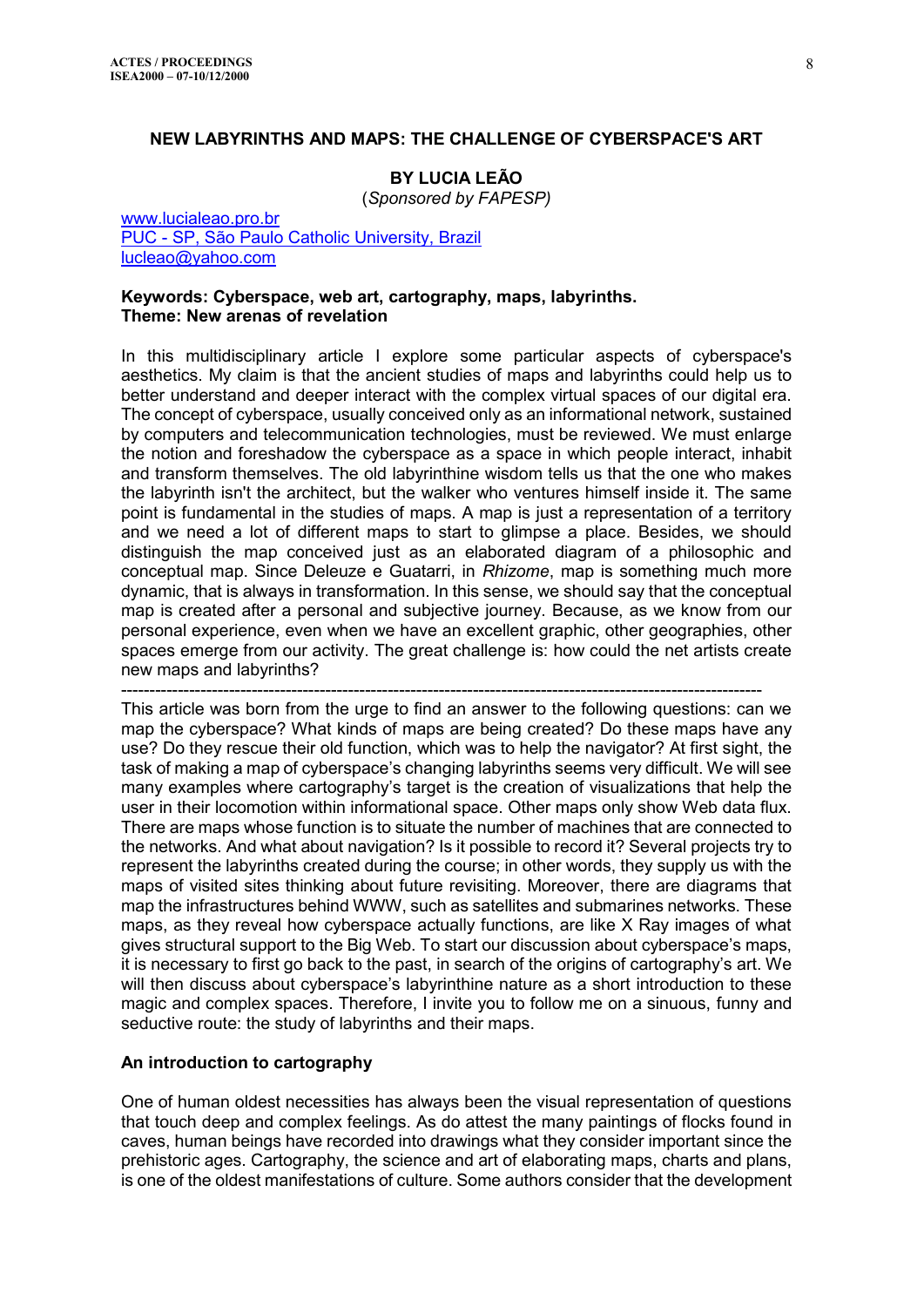of making maps is older than the ability of writing. Among the oldest known examples, the Babylon's maps, dated of approximately 2.300 BC. On the specimen that belongs to the British Museum of London, we have on a clay tablet the representation of a river flowing out through a delta and flanked by mountains.

Through their historical development, maps have appeared on stones, papyrus, metal, skins, etc. The ancient Egyptians have created beautiful maps 4.000 years ago. We owe the true foundations of scientific cartography to the Greeks. We inherited from them: the spherical conception of the earth, the existence of the poles, the Equator line and the first system of latitude and longitude. The greatest Greek geographer was Claudius Ptolemy (AD 90 to 168), author of the classic treatise *Geographia*, a collection of several maps and a map of the world.

### *Figure 1: Ptolomy map.*

 $\overline{a}$ 

Inexplicably, during the Roman Empire, there are no great advances in the cartographic area. In the Middle Ages, we can find wonderful maps. From this period, we have many illustrative drawings and allegories. The famous maps known as T-O come from this period. The name T-O has been given to these maps because they are composed of two circumferences, one external in the shape of an O and the other internal, divided in the middle, composing the letter T. These maps are circular, Jerusalem being their center. The T-O maps are oriented to the east: Asia is thus represented on the upper part of the T, Europe is situated to the left and Africa to the right. With the crusades and the advances of maritime commerce, the maps became more sophisticated. One of the oldest cartography's schools, created during the reign of Charles V, the Wise, in Spain, has produced the Catalan Atlas, in the year of 1375. In the 14th century, a great period for navigation, Sagres School appears in Portugal, that produces beautiful charts.

The invention of printing will revolutionize the art of mapmaking. With the printing, maps became available to a great number of people. We must keep in mind that, before this invention, it was necessary to copy maps by hand, a very laborious and sluggish work. Copied maps were first taken from wood blocks and then, from copper plates. At this time, maps were colored by hand<sup>1</sup>.

The oldest convention adopted, the circle, belongs to the  $16<sup>th</sup>$  century. This convention designate urban agglomerates. Until them, the medieval cartographers had been using bulwarks. When Holland becomes a commercial and naval center, in the late 16<sup>th</sup> century, we meet the figure of a famous geographer, Gerard Kramer, known as Mercator<sup>2</sup>. His maps are notable especially because of his creative calligraphy. Another distinguished

 $1$  The ancient maps were always printed on black and white. Colors only started to be used in the end of 19<sup>th</sup> century. Nevertheless, many of the maps were colored by hand. There even was the colorist trade, because of the importance of the color to the signalizing.

<sup>2</sup> Gerard Mercator, the father, published a chart collection – *Atlas sive cosmographicae meditations de fabrica mundi et fabricata figura* (1585-95) where we see the illustration of the titan Atlas, that mythological figure that was condemned to carry the world on his back. This image became the synonym of this kind of publication. Nowadays, there is um software developing Internet maps that is called *Mercator*.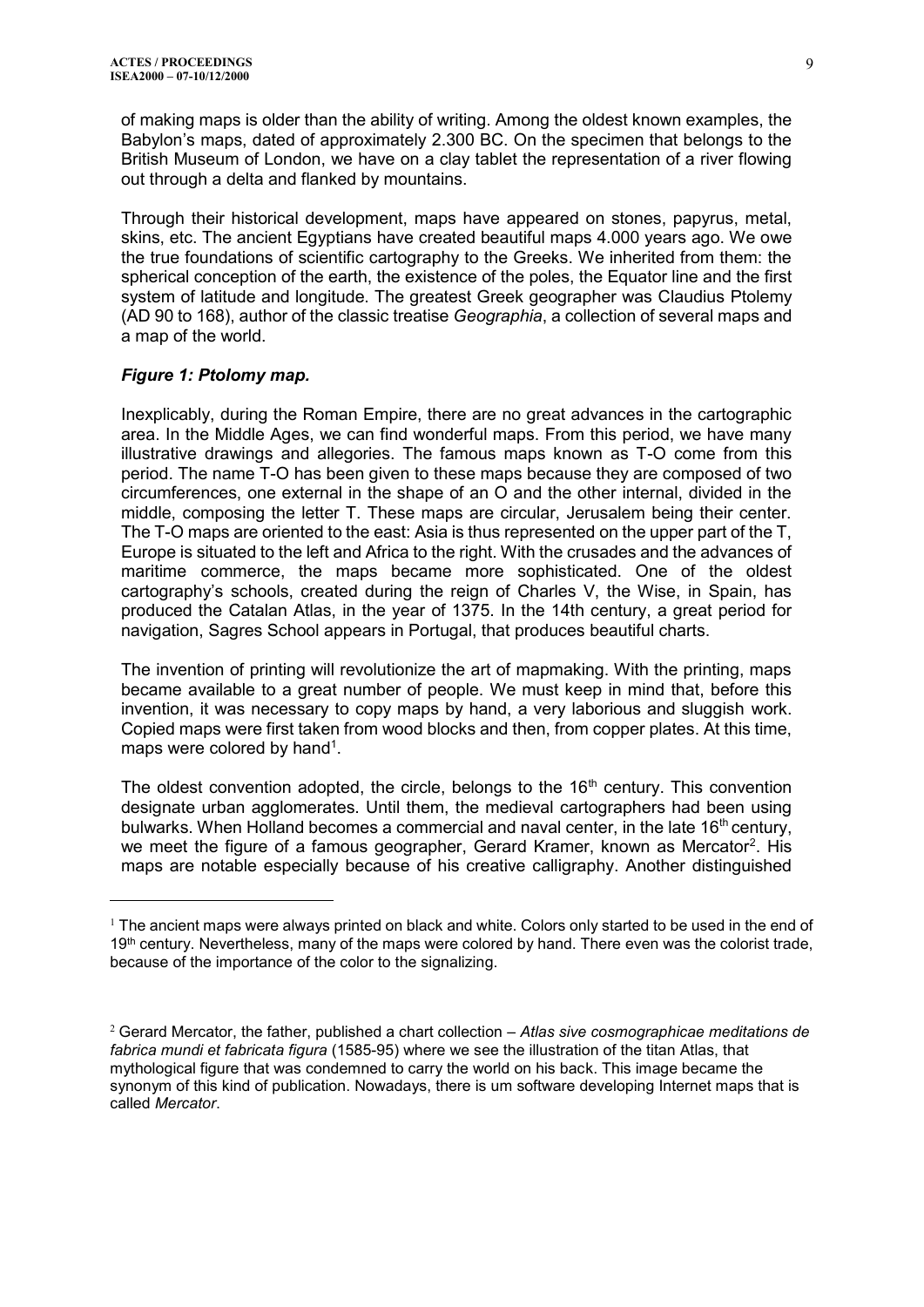cartographer appears in the 18<sup>th</sup> century, the German Humboldt. His main contributions were maps of distant regions, such as New Zealand and Australia. During the next centuries, cartography keeps on evolving, in search of a greater accuracy, and technological development has allowed many new processes of obtaining data.

Nowadays, maps are classified according to their destination, their subject, the level of details and the size of the represented area. We can therefore examine the following points:

# **1. Area**

The first fact to be analyzed is the represented area. Maps are usually divided into:

- 1.1. Terrestrial maps
- 1.1.1.World Maps: make possible the visualization of the whole Earth.
- 1.1.2.Specific Maps: represent a delimited slice of territory.
- 1.2. Astronomic or Sky Maps
- 1.3. Marine Maps (among others)

## **2. Scale**

Maps use different scales that are normally indicated on the bottom part of the representation.

# **3. Size**

The size of the map in variable according to the intended purpose and level of details.

## **4. Purpose**

This is the topic where cartography classification becomes more complex:

4.1. Topographical Charts

Topographical charts include data gathered through field research, planmetry, altimetry and aerophotography. They are extremely precise and governments mainly use them on strategies and military logistics.

4.2. Geographical Cartographies

They are created by private companies and they are available to the public in general. Their charts normally come into reduced scale; the contents are simplified and generalized.

4.3. Thematic Chart

We have here the case of the diagram, with a conceptual and informational purpose. The thematic charts represent specific facts or phenomena – political, biological, statistics, physical, etc.

They can approach concepts and subjects that are in constant and continuous transformation, as migration fluxes, forest destruction, etc. Generally, the diagrams that support the information contained on the thematic chart are extracted from the geographic cartography. They are also denominated cartograms.

# **A labyrinth typology**

Labyrinths are images that have persisted in the history of humanity since millenniums. This long, continuous and mutant permanence unveils to us deep questions of human thought. More than the common sense is used to define; the labyrinths are signs of complexity. The greatest allure of labyrinths may reside in the fact that they are paradoxical and propose, each one in its own way, opposite and varied logics.

When one speaks about labyrinths, it is good to remember that besides human constructions, there are also natural labyrinths. Among them, the caverns and the caves that, with their narrow passages, propose us trace difficulties. The shells, exemplar image of the spiral theme, are other fecund source of daydream and reverie. The flowers, and their mandalic constructions, the leaves, the roots and the rhizomes are also natural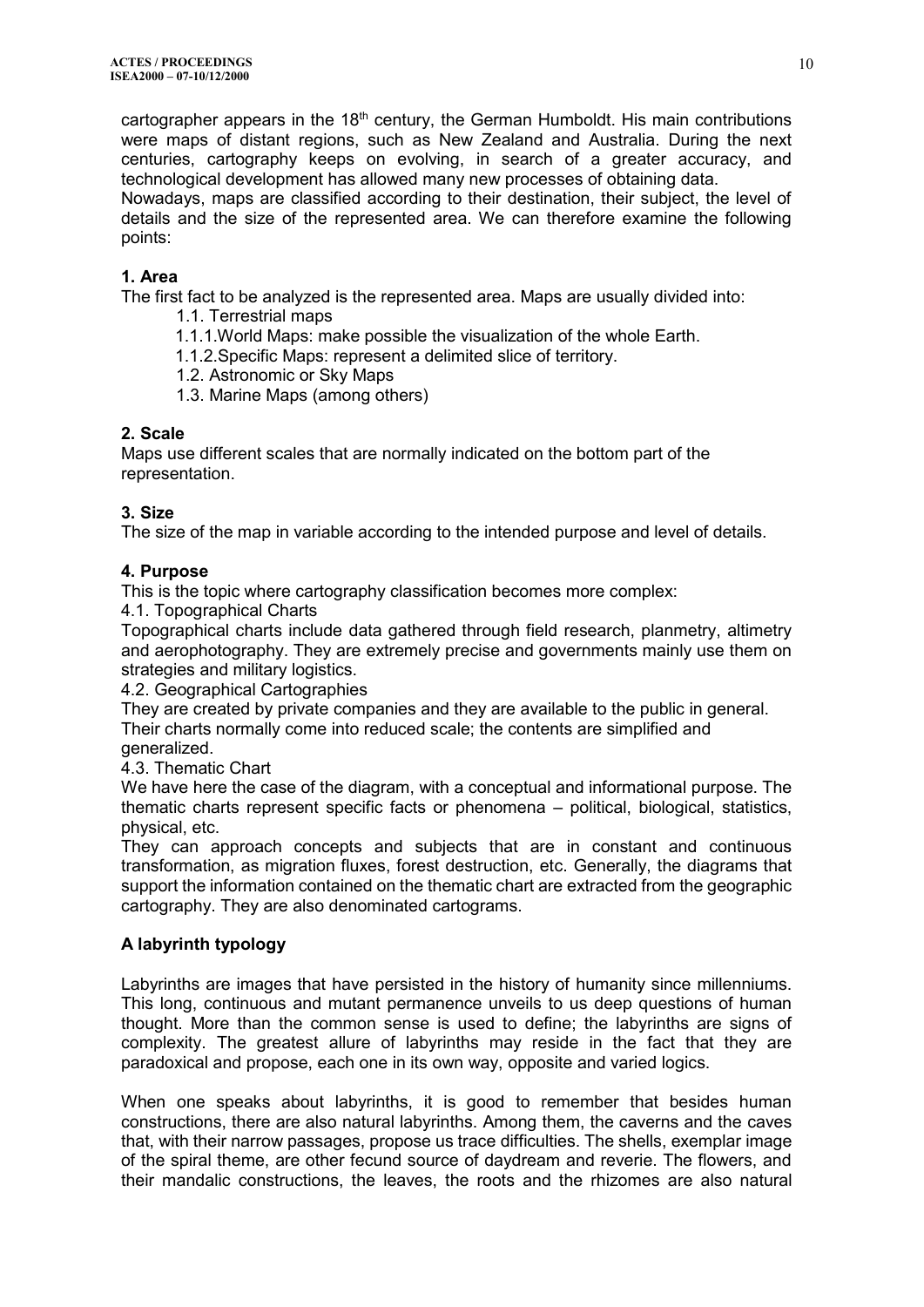labyrinths. Labyrinth is present in our own body, in many of our organs such as the brain, the inner ear, and even at the fingerprint, unique sign of our identity.

The labyrinthine imaginary is present in several periods of mankind. One of the oldest graphical representations dated from the neoliptic age and is found in the cave of Valcamonia, Italy. Among antiquity's labyrinths, there are the Egyptian (totally destroyed, whose original plan was reconstructed by the English archeologist Flindres Petrie, in 1888) and the Cretan (immortalized by the mythical narratives of Theseus, Ariadne and Minotaur).<sup>3</sup>

The sense of labyrinth has been transformed throughout time. In the Egyptian case, we have a magnificent and majestic construction, as space dedicated to the protection of the sacred. The Egyptian labyrinth was, at the same time, sanctuary and monumental representation of the power of pharaoh and sacerdotal class.

On the other hand, the Cretan labyrinth is a prison and a shelter for the monstrous. We find this thematic in nightmares producing dark and tortuous corridors, facing a double challenge: to find the right path and kill the beast.

The labyrinths built in gardens' spaces however propose another question, and another logic. In the case of Versailles' labyrinth, for example, the idea was not to question, to puzzle or to confuse visitors.<sup>4</sup> The propelling purpose, that led the architect to plan garden alleys, was to provide people with fun. To emphasize this character of delight, he placed among the flowerbeds many sculptures featuring scenes of Aesop's fables.

It is therefore impossible to think of a general concept that would define the labyrinth in a single word. The classic definition of a labyrinth being such a difficult and intricate construction that the walker often loses his sense of direction and meet difficulties to reach the center, corresponds to one type of labyrinth only, and reduces the complexity involved in this theme.

Let's examine a case where the pilgrim does not have to face any doubts or question which path he should take: the labyrinths built on the ground of medieval churches, such as Chartres and Amiens cathedrals. We can say that these labyrinths do not present any problem about decision taking, as they offer one-option paths only, without any branches. Different from problematizing mazes, this kind of drawing does not present any division throughout its course. Therefore, *one-course* labyrinths do not offer the visitor any free choice. As there is no path to be chosen, there is no possibility to get lost, and the visitor only has to follow the circumvolutions, in and out, as they have been conceived by the architect. However, these beautiful diagrams had a deep spiritual meaning to the faithful. There were more than mere ornamental drawings: the novice who walked through these labyrinths while he was praying, tried to reach a supreme state of mental concentration. To walk through these labyrinths was a quest for a sacred space, a substitution to a pilgrimage to Holy Land.

According to our proposition of elaborating a labyrinthine typology, this kind of labyrinth would be the first: without any forks, also called *one-course* labyrinth.

The second type of labyrinth, maybe the most frequent in stories and legends, corresponds to a labyrinth with crossroads. I will not spend much time on this type, as the

<sup>3</sup> For a detailed study about these labyrinths see Leão, 1999.

 $^4$  The Versailles Labyrinth was constructed by J. Hardouin-Mansart for Louis XIV, in the latter part of 17th century.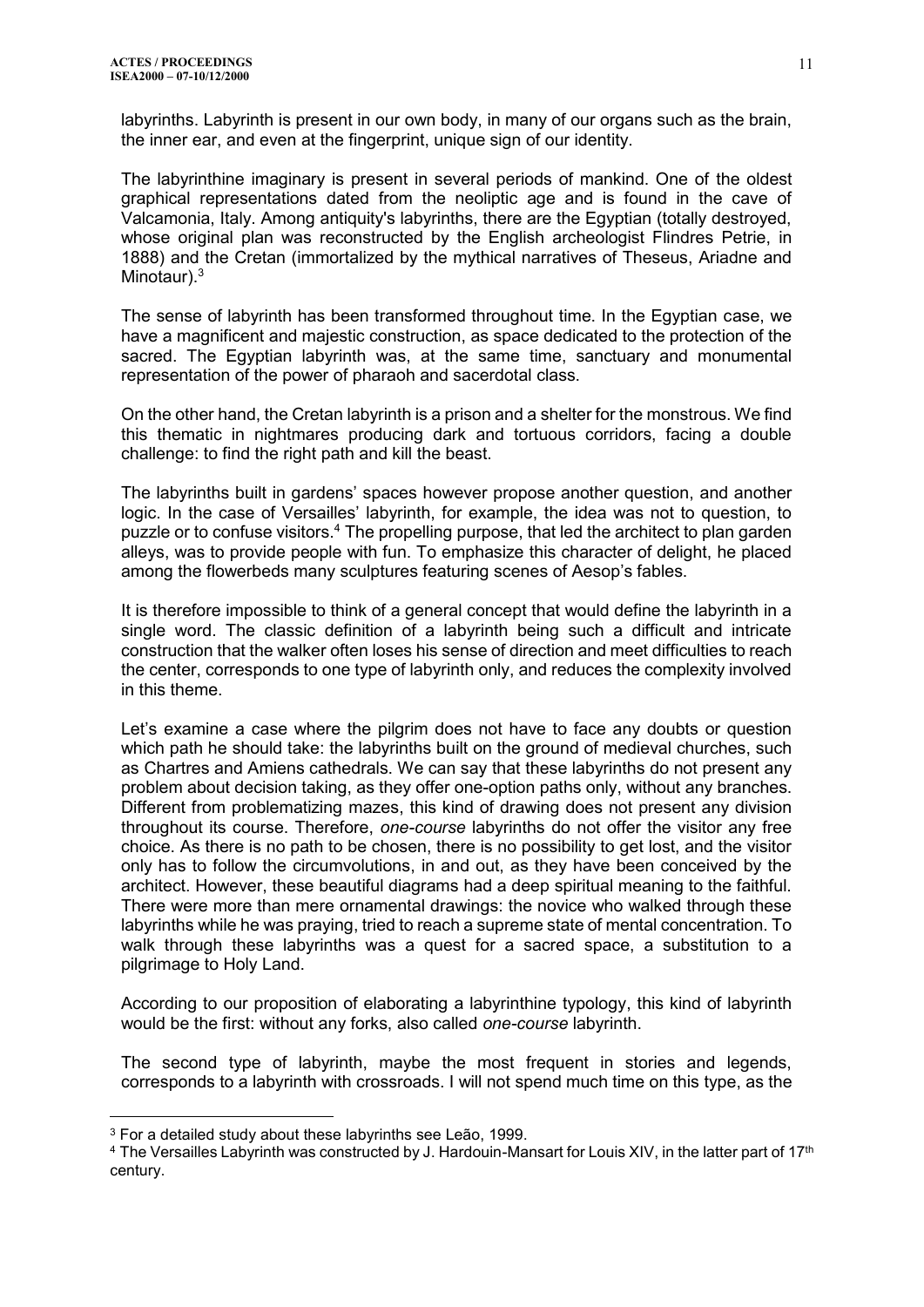latter has been the object of thorough research in my previous book. We will however examine some points of interest for our current discussion. In labyrinths with crossroads, the use of schemes to pave the path, such as *Hop o' my thumb's* pebbles or a leading thread (Ariadne's thread), are extremely useful to whom does not want to become lost. However, we have to remember that many artistic works in hypermedia consider the art of getting lost as a poetic stimulus (see web art works of *Jodi<sup>5</sup>* and *Landsbeyond<sup>6</sup>* ).

Cyberspace labyrinth belongs to another class, another typology. It maintains characteristics of the first kind as well as of the second kind, but it goes beyond. We are here facing a rhizome-type labyrinth. A rhizome can be connected in different directions and from each of its points - so does WWW. A rhizome does not have one center only, we have got a center in all its points. Some authors refer to the very mind as an example of rhizome-type labyrinth.

### **Reflections about the concept of maps**

In the studies about labyrinths, the concept of maps is a quite important topic. When we think about labyrinths, different possible maps do exist. The first one, the easiest to conceive, is about the plan, the project of the labyrinth constructed at the moment of its conception. When a labyrinth is rationally thought in order to be built, it is reasonable that a map, or a project for its realization, would exist. But, as we have already seen, thousands of labyrinths have been created spontaneously and in these cases, no pre-drawn maps do, a priori, exist. A second possible category is about maps created from the discovery of a space that is being walked over. These diagrams, these travelers' maps, are registers of the wandering into the unknown, into what has been met by chance, through search and observation. We thus can start this reflection with the statement that two possible map categories may exist: the first about the ones that are created and elaborated within imagination, by a thinking mind that has got a panoramic and global view on the ground where the labyrinth is going to be realized. The second category includes a kind of map that is being created by the one who enters the labyrinth, the *penetralias*, the one who walks over an unknown space and records his/her observations.

In common sense, we usually mix up the concepts of maps and visual representation of labyrinthine space. Deleuze e Guattari (1995:22-23), in an attempt to differentiate the two concepts, gave to the representation the name *decalque*. Most of the time, the labyrinth traveler does not even know the decalque, that is to say, he has no panoramic and global vision of the whole space to be walked over. Therefore, during the wandering, he can only count on information that will be locally collected. The great challenge of this labyrinth is try to re-build mentally the walked-over space, in an attempt to extract from apparent chaos some sense of order and coherence (Leão, 1999:133). However, even when the pilgrim can count on the help of a graphic representation of space, we know that other geographies, other characteristics and peculiarities are not present in the diagram. These geographies, despite being included in the represented space, go further and multiply spaces and unfold during the walking. The fact is, beyond the represented spaces, other spaces exist and coexist, that are impossible to be reproduced in their complexity.

<sup>5</sup> http://www.jodi.org

<sup>6</sup> www.distopia.com/LandsBeyond.html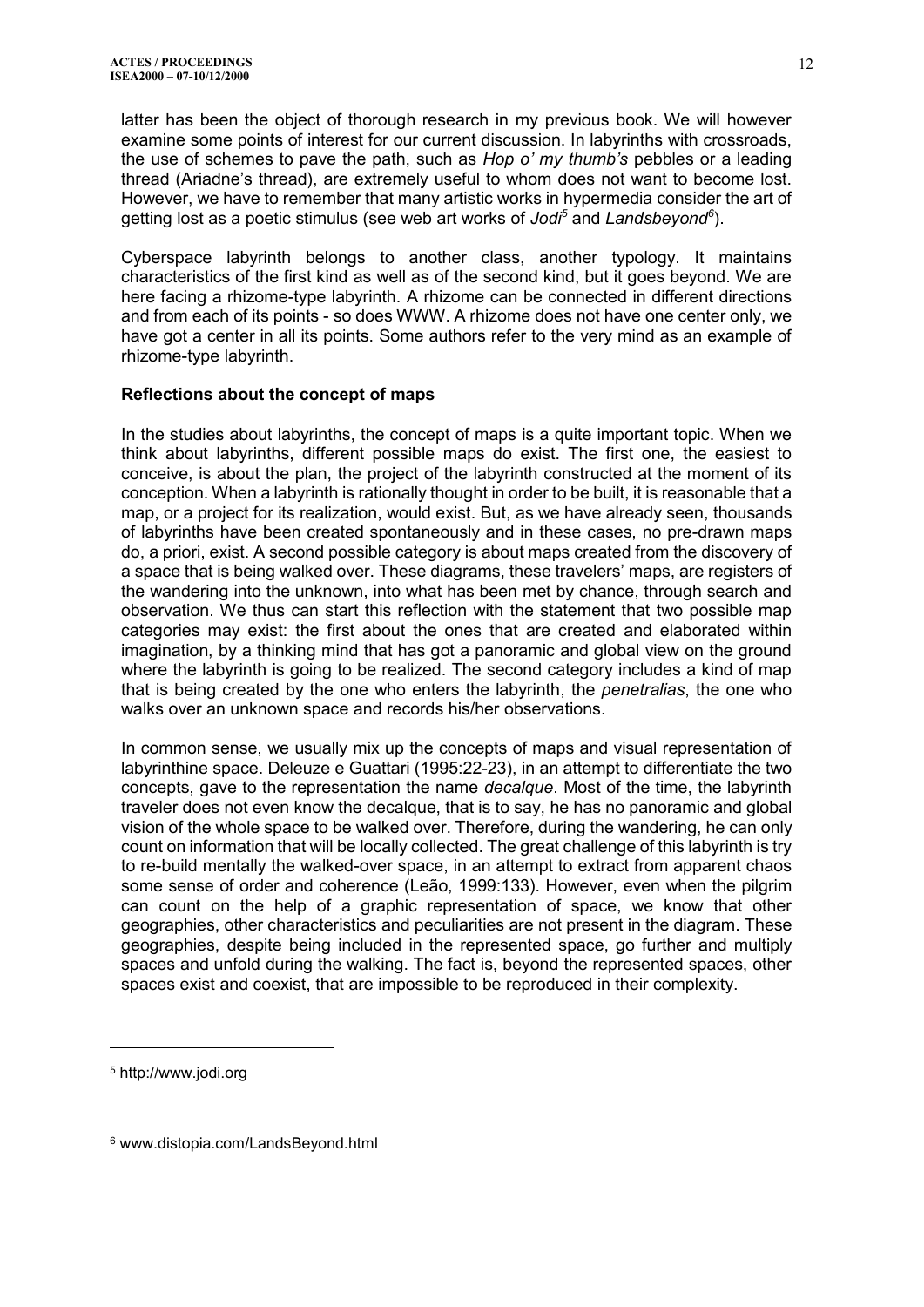We can thus conclude that maps, as constructions in constant metamorphosis, belong to the sphere of acquired knowledge, incorporated in lived experience. Maps, as cognitive hyperspace, is very different from fix visual diagrams /sketches, because they belong to the universe of transformations and interconnections. Maps can only be apprehended through the walking and the oscillating movements between local order and global order, going in and out, perceiving and rationalizing. Let's observe now a cope of the most recent attempts to represent and visualize cyberspace.

#### **Maps and conventions: a glance on ancient maps**

My research on cyberspace started in the early 90s. But I have always had a passion for ancient maps. What I think most charming about these maps is the reflection on how they have been conceived and created, so different from the conventions we are used to find during geography classes. It is unbelievable to think that, with the progress of naval art, courageous men would venture into unknown oceans, sometimes with the only help of hand-drawn maps, beautiful ones, however partially or totally deprived of information about where to go... On these ancient maps, it is common to find practical information, such as bays and mountains, as well as imaginary elements, such as sirens and dragons. Besides, the vast ocean spaces were often occupied by elaborated and sophisticated calligraphies. These elements seem to tell us how much the unknown could be scaring, enigmatic and a ground for the most incredible fantasies. The evolution in boat construction occurred in parallel to cartography evolution. In order to be possible to move forward to unknown territories, the already visited ones needed to be registered. Ancient maps signaling reveals this purpose and theses concerns. In cartography evolution, we can see the appearance of scales, colors, sea topographic details, mountains, hills, lakes, rivers, titles and legends, among other signaling elements.

The marking of cardinal points, for example, is fundamental for orientation. Even if we are now used to draw maps locating north in the upper part, there is no logical reason to do so. Ancient medieval maps used to put east on the top of the drawing, as homage to sacred places of the Orient. The very word *orientation* originates from this sacrosanct positioning. The procedure of using north to orient maps has been established in Italy, but, by the beginning of 19th century, examples using other orientation are still frequent (Hodgkin, 1971:9). These and other examples make us aware that our cartography, the one we are so much used to, is the result of conventions that have evolved throughout history.

One of the visions that had the strongest impact on my life has been that of the gallery of ancient maps during my visit to Vatican. The famous Vatican maps were painted at the time of Pope Gregory XII, 1572-85, in the heart of the Renaissance. The author of the paintings was Egnizio Danti, cosmographer and a Dominican friar. In the Galleries, we can see 40 maps of Italian harbors, two walls facing each other, composing the largest cycle of cartography images of Europe. According to Lucio Gambi, geographer of Milano University and author of the book *The gallery of maps in Vatican*, the series painted by Danti shows supreme geographical accuracy. Even if I was not aware of this technical information at the first moment, the observation of these maps made me thoughtful. It was as if they were in front of me the ample proof that men use conventions in order to try to represent the world in the most accurate way. Besides, the gallery of maps was an obvious demonstration of how conventions become obsolete. In spite of Danti's efforts to register in a clear way the data of the portrayed cities, his work was rambling, submerging in minor details, in stylized landscapes that did not make any sense, however beautiful they were.

I could thus look at Danti's paintings seeking aesthetic delight, as improved paintings, as pieces of sophisticated transparences**,** however, I could not grasp any sense of map, of cartography. Over the years, my attraction to ancient maps have not vanished, on the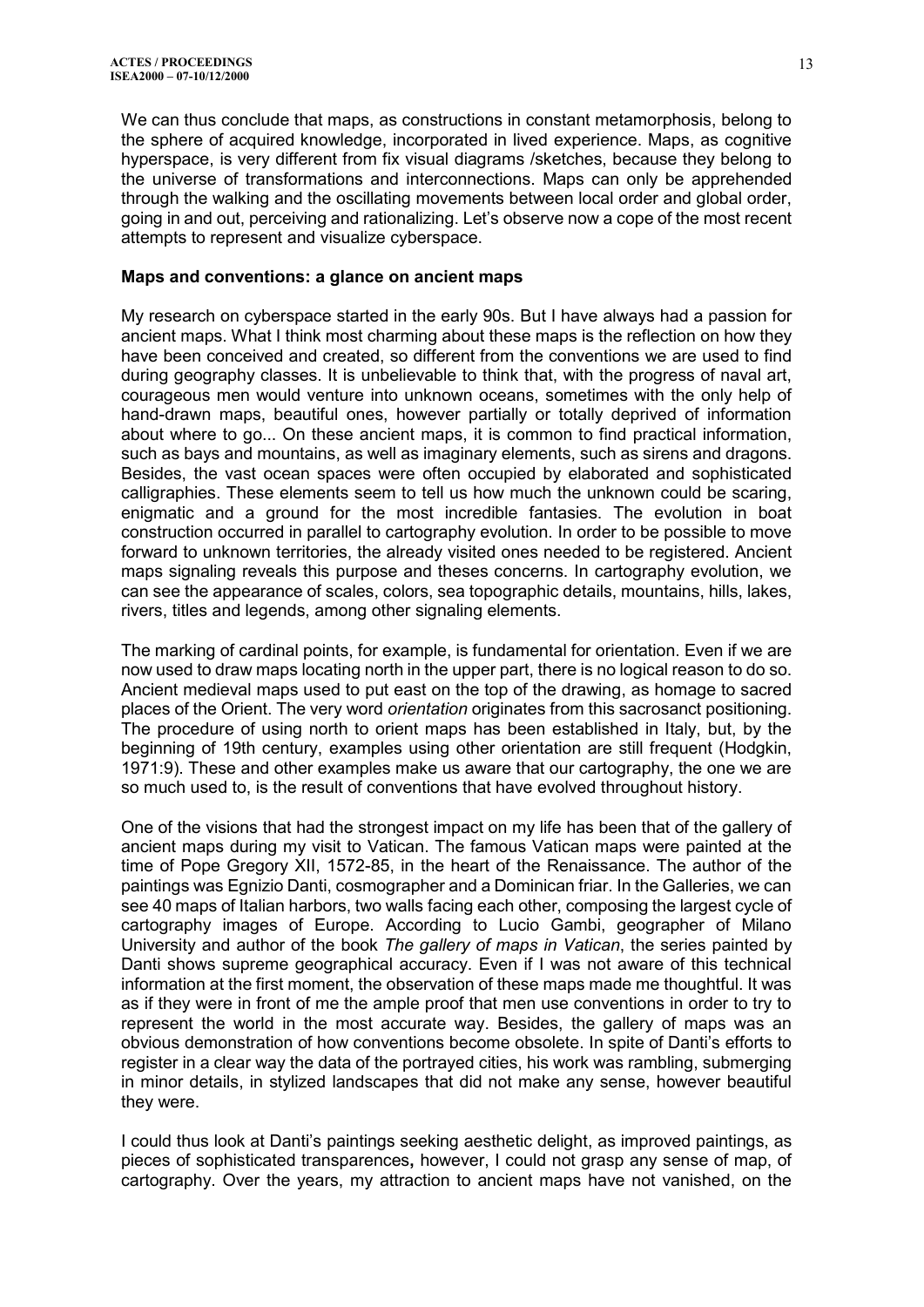contrary. I started to understand something more. Obviously, the Vatican maps were still disturbing me, but they were now telling me other stories. I was more controlled and calm, and therefore able to listen to their message. Although and because the sense of strangeness produced by these maps has been deafening, they teach us that our cartography conventions are not the only ones. It is maybe time for us, as we venture through the exploration of new and unknown territories such as cyberspace, to think and seek other kinds of representation, other maps.

#### **Maps and representation of cyberspace**

#### **History**

When we think in cartographing cyberspace, the great challenge seems to be: how to represent this large and changing territory, that transforms itself continuously? This challenge has been a stimulus to many people, among them, scientists, engineers, and obviously, artists.

The oldest cyberspace maps are now an important source of information and their data reveal surprising aspects of Big Web's evolution and developing. *Internet History*  $(1962-92)^7$ , timeline that shows a collection of old Net maps, is a classic reference for people who investigate historical aspects of the WWW. Other maps, curious and fundamental to the comprehension of the Internet chronological development, can be found in ARPANET<sup>8</sup> files.

An excellent starting point to check what has been done about this topic is the site *An atlas of Cyberspace*<sup>9</sup> by Martin Dodge, a researcher for the Center for Advanced Spatial Analysis - CASA -at the *University College of London*. This site shows a collection of different kinds of maps - with comments and respective links, lists of discussion and articles about the topic. Another interesting address, with maps and articles, is Omnizone<sup>10</sup>, developed by Yu Yeon Kim and Stephen Pusey. Intending to show maps of digital culture from individual perspectives, Omnizone counted on the participation of artists, curators, scientists, programmers, etc. Many of the maps that I will comment have been found in these two sites, although others have appeared as a result of the search engines.

The research on cyberspace maps developed into three phases. I first listed all the sites and programs that aimed the visualization of the Internet. The second step included visits to the sites, downloads of software and practical experimentation. I confess that it has been a hard work, but there was no other way to find and understand these maps and their functioning. The final phase was the classification of the maps into categories, that is to explain their basic differences, regarding not only their purpose but also, and mainly, the contents to be cartographed. It is clear to me that the most important criterion for the

<sup>7</sup> http://www.computerhistory.org/exhibits/internet\_history/index.page

<sup>8</sup> http://som.csudh.edu/cis/lpress/history/arpamaps/

<sup>9</sup> www.cybergeography.com

<sup>10</sup> <http://www.plexus.org/omnizone/omnizone.html>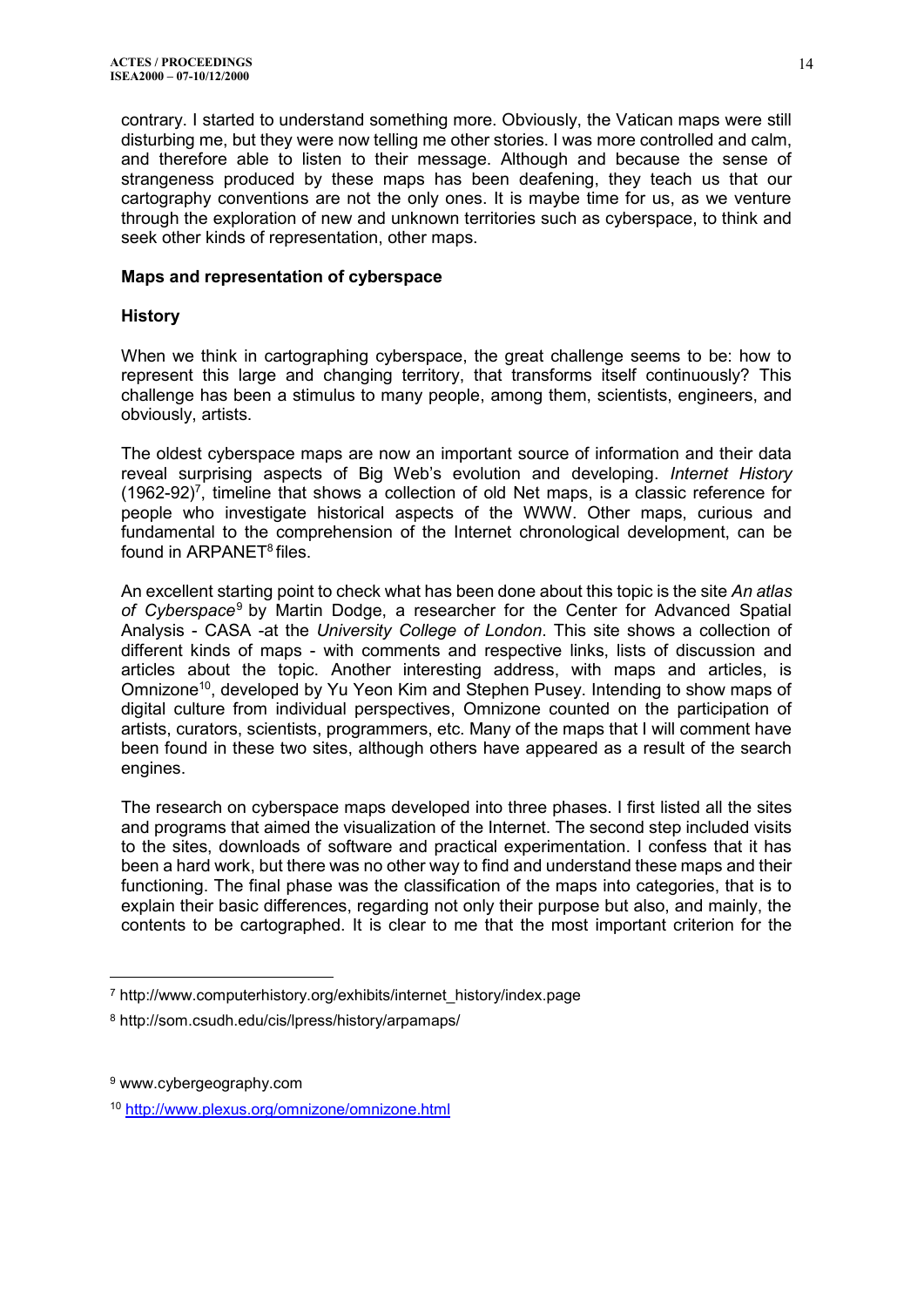differentiation of the many cyberspace maps is the observation and the analysis of what each of them intend to represent.

## **A classification of cyberspace maps**

## **1. Infrastructure maps**

This category includes the representation of the structural webs that turn possible the emergence of cyberspace. They are unbelievable, splendid and surprising. Among the most fantastic ones, are maps of satellite webs and submarine communication cables. I also discovered maps of the planning for future optical fibers webs. Besides, I have to mention the *Maps of Internet Service Providers, ISP*, that show diagrams of the providers, the links between them and the users of the web.

## **2. Traceroutes maps**

The *traceroutes* explore the directions followed by the data between the place they are filed and their arrival to their destination computer. It is quite interesting to see the paths information walks on before it reaches us. Trace routes unveil the hidden world of Internet.

2.1. NetBird <sup>11</sup>: this program provides us maps that originate from commands of traceroutes realized by different computers of volunteers connected to the web. These paths create a dynamic and self-organized diagram.

2.2. Skitter<sup>12</sup>: software em JAVA from CAIDA – Cooperative Association for Internet Data Analysis, at the Center of Super Computers of California University in San Diego. The Skitter measures and visualizes the paths followed by the data when they leave their source until they reach they many destinations. In spite of its abstract shape, it is a very useful map for the identification of critical paths, being thus a fundamental tool to web engineers.

2.3. SCAN<sup>13</sup> :this is another program that produces maps of the traceroutes. The Scan emphasizes the topological relationships. It addresses to big, dynamic and homogenic webs. It is a useful tool to isolate problems on traffic routes.

# *Figure 2: Map created by Skitter software.*

# *Figure 3: Map generated by SCAN.*

### **3.Websites Maps**

 $\overline{a}$ 

Websites maps are quite useful and frequently used in the case of vast and complex sites. Among these maps, some have been created to help internauts' navigation on the site and others in order to help the administrator of the site and the Webmaster. Paul Jahn wrote an interesting and profound article about this topic. Some examples:

<sup>11</sup> http://home.sol.no/~ggunners/NetBird.html

<sup>12</sup> www.caida.org/Tools/Skitter

<sup>13</sup> www.isi.edu/scan/scan.html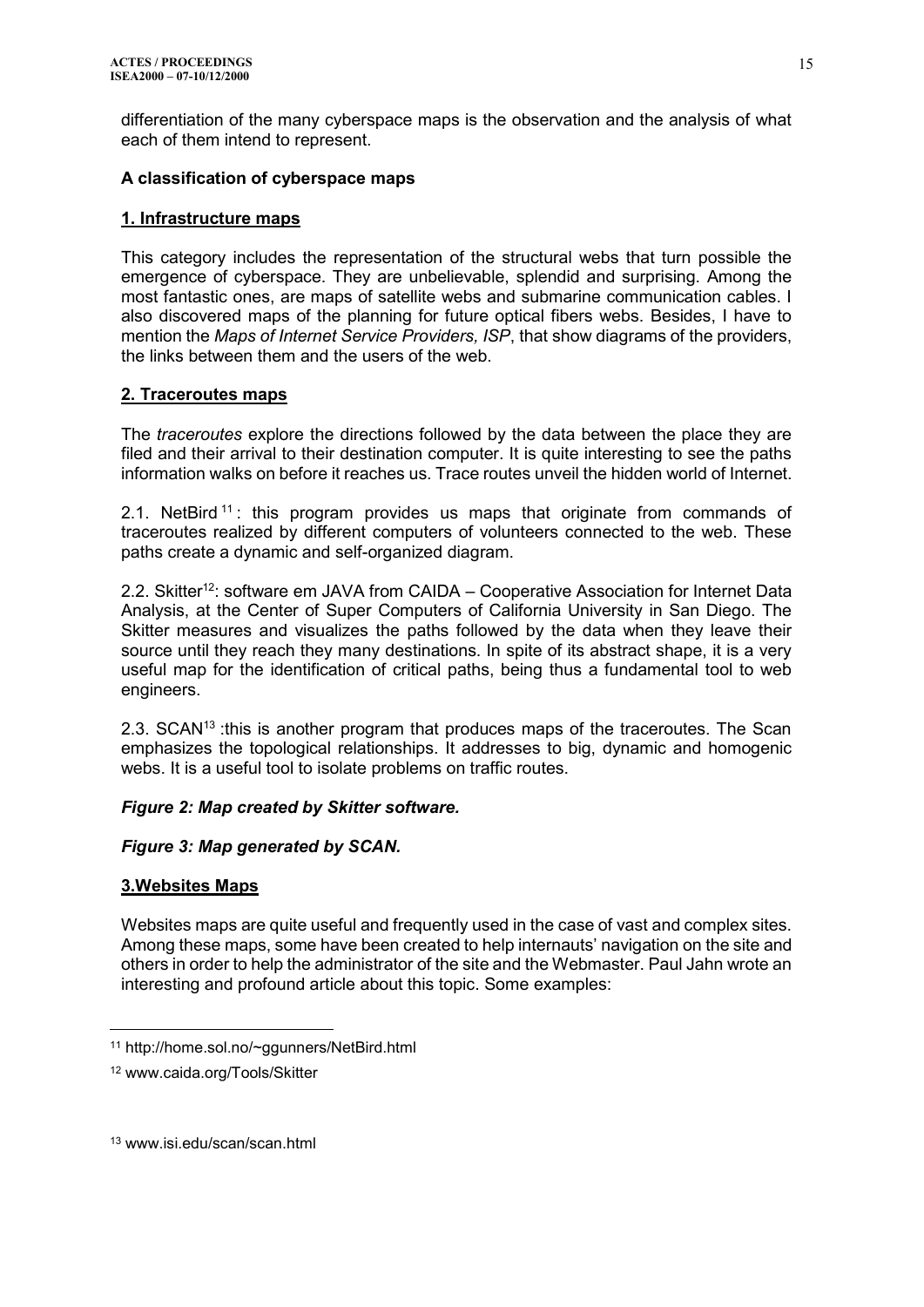3.1.Dynamics Diagrams, or *Z-diagram*, <sup>14</sup> : are interactive maps written in Java. They use the metaphor of files archiving and can be visualized in a projection.

3.2. Site Lens<sup>15</sup>: developed by the group of Research for Information visualization of Xerox, PARC. These maps indicate the main knots and the respective links of large Websites. The differential of these maps is the visual composition that reminds of the images we obtain using fisheye lens.

3.3. User Interface Research Group<sup>16</sup>: also from Xerox, PARC, approaches the structures and the contents of large websites from the angle of evolving ecology. Without any doubt, the research led by Ed H. Chi and Stuart K. Card is extremely revolutionary and innovating and suggest interesting paths. Their ideas can be checked in the article *Visualizing the evolution of web ecologies* <sup>17</sup> .

*Figure 4: H. Chi e Stuart Card's Maps, from User Interface Research Group.* They reveal the development of webs.

# **4. Surf Maps**

 $\overline{a}$ 

These maps are very curious and useful, as they allow internauts visualize their paths, rescue parts of the navigated route, or even go straight to sites of direct interest.

4.1. WebMap<sup>18</sup>: developed by Peter Dömel in 1994, reminds of old hypertext visual diagrams. WebMap uses numbers to indicate the sequence followed in navigation. It has been presented during II WWW International Conference.

4.2. WWW Graphic History Browser<sup>19</sup>: created by the pair Eric Ayers and John Statsko in 1995, organizes the trajectory created throughout navigation into a conventionally structured diagram with one advantage however: the sketch is made of little rectangles that reproduce the image of the accessed pages. It has been presented during IV WWW International Conference.

<sup>14</sup> http://www.dynamicdiagrams.com/

<sup>15</sup> http://www.inxight.com/Demos/SLS\_Demos/Site\_Lens\_Studio\_Demos.html

<sup>16</sup> http://www.parc.xerox.com/istl/projects/uir/default.html

<sup>17</sup> http://www-users.cs.umn.edu/~echi/papers/chi98/1997-09-WWW-Vizualization4.pdf

<sup>18</sup> http://www.tm.informatik.uni-frankfurt.de/~doemel/Papers/WWWFall94/www-fall94.html

<sup>19</sup> http://www.cc.gatech.edu/gvu/internet/MosaicG/MosaicG\_1.0\_about.html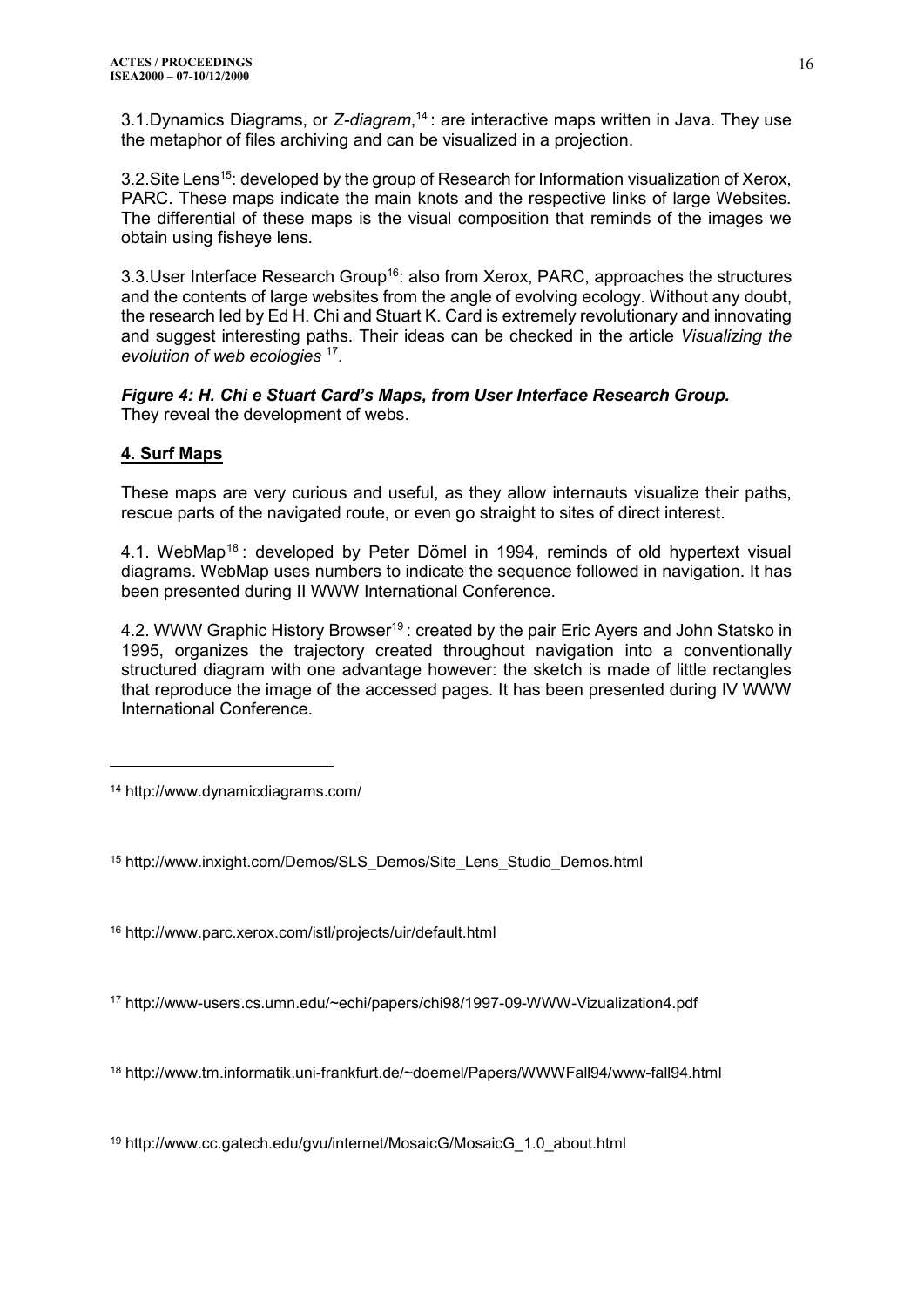4.3. Eastgate Web Squirre<sup>20</sup>: program developed by Mark Bernstein from Eastgate Systems that allows to organize visually different cyberspace sources of research such as URLs, emails, newsgroups, etc. Squirrel works with the metaphor of the *farm*. Each *farm* is a file used by the program to map informational spaces. The *farms* allow many different kinds of data structuration. The main idea is that the user keeps on filing, *cultivating* and organizing *farm* elements. Besides, the *farms*, being registers, can be shared with other users. To summarize, Squirrel is software that helps organize visually information obtained during navigation.

4.4.Internet Carthographer<sup>21</sup>: from *Inventix Software* company is a software that works together with the browser. It classifies and maps all visited page. The visual aspect of the map is abstract, showing different points scattered on the screen and crossing lines. At the side of the visual map, there is a summary of informative data.

4.5.Natto View<sup>22</sup>: by H. Shiozawa and Y. Matsushita, from University of Science and Technology of Keio, Japan, allows a three-dimensional visualization of navigation.

4.6. WebPath<sup>23: developed</sup> by Emmanuel Frécon and Gareth Smith from Lancaster University. It presents a three-dimensional visualization. They are complex and sophisticated maps. More information in the authors' article "WebPath - A three-dimensional Web History"<sup>24</sup>, presented in 1998, during *IEEE Symposium on Information Visualization (InfoVis '98)* in Chapel Hill, EUA.

*Figure 5: WebPath Map.* It presents three-dimensional visualization.

#### **5. Internet Visualization Maps as a whole.**

5.1. Visualization Studies - NSFNET<sup>25</sup> - by Donna Cox and Robert Patterson, 1992. These maps use geographical metaphors and try to identify the presence of hardware connected to WWW.

### *Figure 6: Map by Donna Cox and Robert Patterson.*

5.2. Matrix Information Directory Services<sup>26</sup> - MIDS - by John Quarterman, one of the first scientists to face the challenge of mapping Internet. *Matrix*, located in Austin, Texas, developed different softwares that measure, analyze and cartograph the Net. Among the maps of the web, the most recent, called Internet Weather Report<sup>27</sup> - IWR; it is a dynamic representation with animated maps. The mapping method is based upon the locating of web knots and applies these data to a representation of classic geography, the map of the world. In 1990, Quarterman published the book, *The Matrix: Computer Networks and Conferencing Systems Worldwide*, today a class in the discussion of problematical aspects in computer webs mapping. The title of the book, *Matrix*, in the meaning used by Quarterman, is the set of all computers interconnected webs.

 $\overline{a}$ <sup>20</sup> http://www.eastgate.com/squirrel/Introduction.html

<sup>21</sup> http://www.inventix.com/

<sup>22</sup> http://www.mos.ics.keio.ac.jp/NattoView/

<sup>23</sup> http://www.comp.lancs.ac.uk/computing/users/gbs/webpath/

<sup>24</sup> http://www.comp.lancs.ac.uk/computing/users/gbs/webpath/webpath.html

<sup>25</sup> http://www.ncsa.uiuc.edu/SCMS/DigLib/text/technology/Visualization-Study-NSFNET-Cox.html

<sup>26</sup> http://www.mids.org/

<sup>27</sup> http://www.mids.org/weather/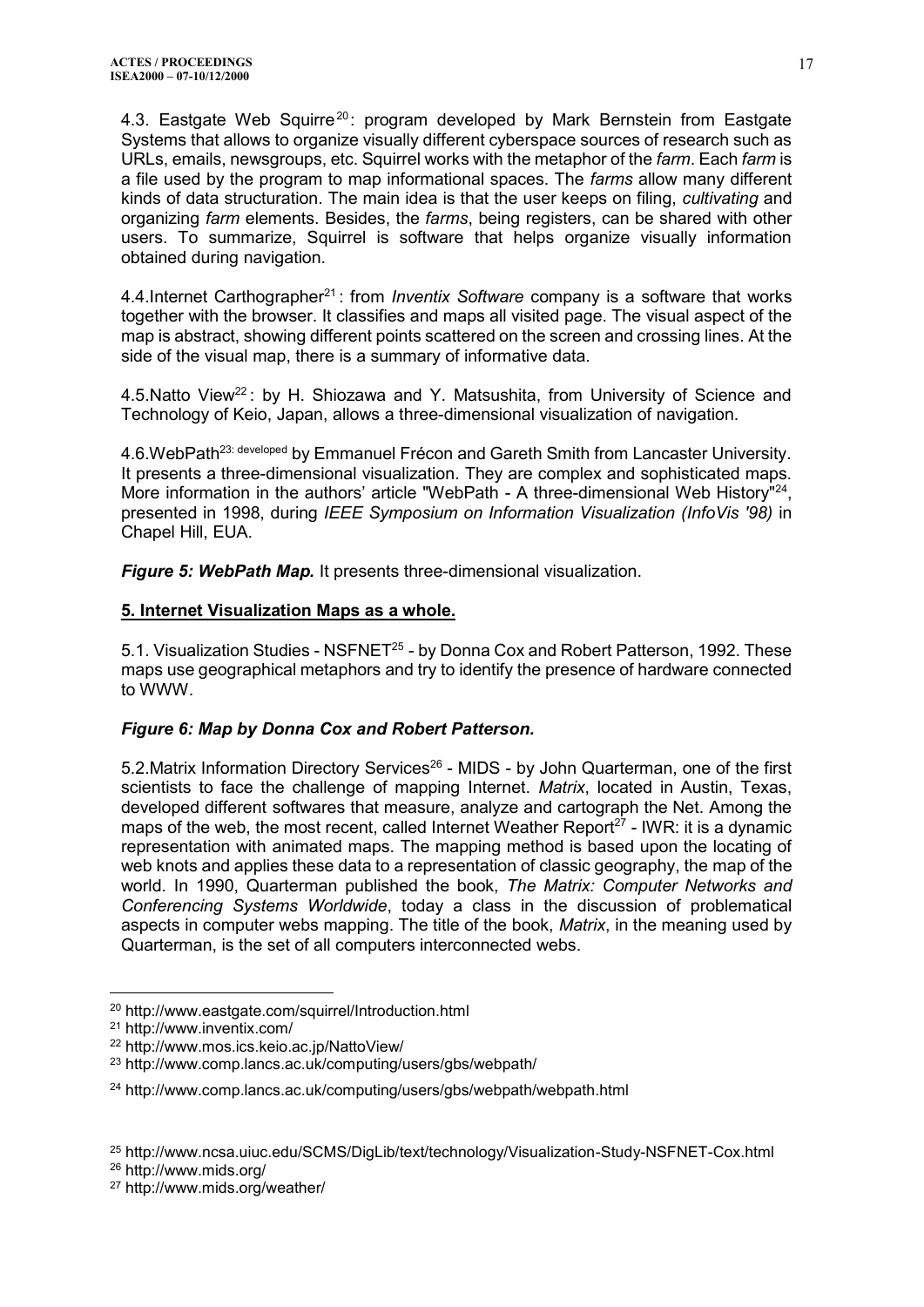*Figure 7: MIDS Map.* The use of geographical metaphor is clearly perceived.

5.3. Information visualization: research group of Bell Lucent Technologies Laboratories, Naperville, Illinois, EUA, formed by Ken Cox, Taosong He, Graham Wills, and supervision of Stephen G. Eick. This map showing three-dimensional arcs is perhaps the most famous image of what Internet is. Actually, this image is a visualization of traffic flows between 50 countries. The data of this map have been measured by backbone NSFNET, in 1993.

## *Figure 8: Map of fluxes in Internet, developed by Stephen G. Eick's group from Bell Laboratories.*

5.4. Internet Mapping Project<sup>28</sup> : by Bill Cheswich e Hal Burch. The purpose of this mapping approach is to signal web data as a whole. The big difference with MIDS project is that this one does not use traditional geography. On the contrary, data maps are created into an abstract space. According to the authors article *Mapping the Internet Project*<sup>29</sup> their project does not use old conventions, as concepts such as places, countries and territories are challenged. The produced image reminds of the structure of a tree, showing the paths to most of the webs. The paths change throughout times. The traffic routes are reconfigured and Internet expands. The authors keep the created images and intend to realize a movie about this expansion. The algorithm of image processing is simple and currently consumes about 20 hours. In a second phase, the produced map is painted to show different data. One of theses beautiful maps was published on the coverpage of Wired magazine in December 1998. When the authors are asked about the place we are on the map, they say that this would be impossible today, because of the complexity of the portrayed web: about 100.000 knots.

# *Figure 9: Map produced by Internet Mapping Project.*

### **6.Conceptual or Topographical Maps**

Topographical maps are a classic in WWW and can be found not only at a macroscopic level, that is during a mapping search of the web as a whole, but also at a microscopic level, regarding the orientation of a user of a specific site.

Yahoo site' home page, although it does not visually look as a map - the way we are used to conceive it - could be considered as belonging to this category, as it organizes different Websites into topics.

Many other sites, called portals, also organize Web information into topics. Besides, it is frequent to find on the Web personal pages that display lists with indications of links.

6.1.MESH<sup>30</sup>: by Tim Berners-Lee, 1989. This mapping shows in hypertext WWW original propositions.

6.2. Cybermaps Landmarks<sup>31</sup>: a project developed by John December during the years 1994-5. The idea behind this mapping is to emphasize visually the domains of information.

<sup>28</sup> http://www.cs.bell-labs.com/~ches/map/db.gz

<sup>29</sup> http://www.cs.bell-labs.com/who/ches/map/index.html

<sup>30</sup> http://www.w3.org/History/1989/proposal.html

<sup>31</sup> http://www.december.com/web/text/cyberatlas.html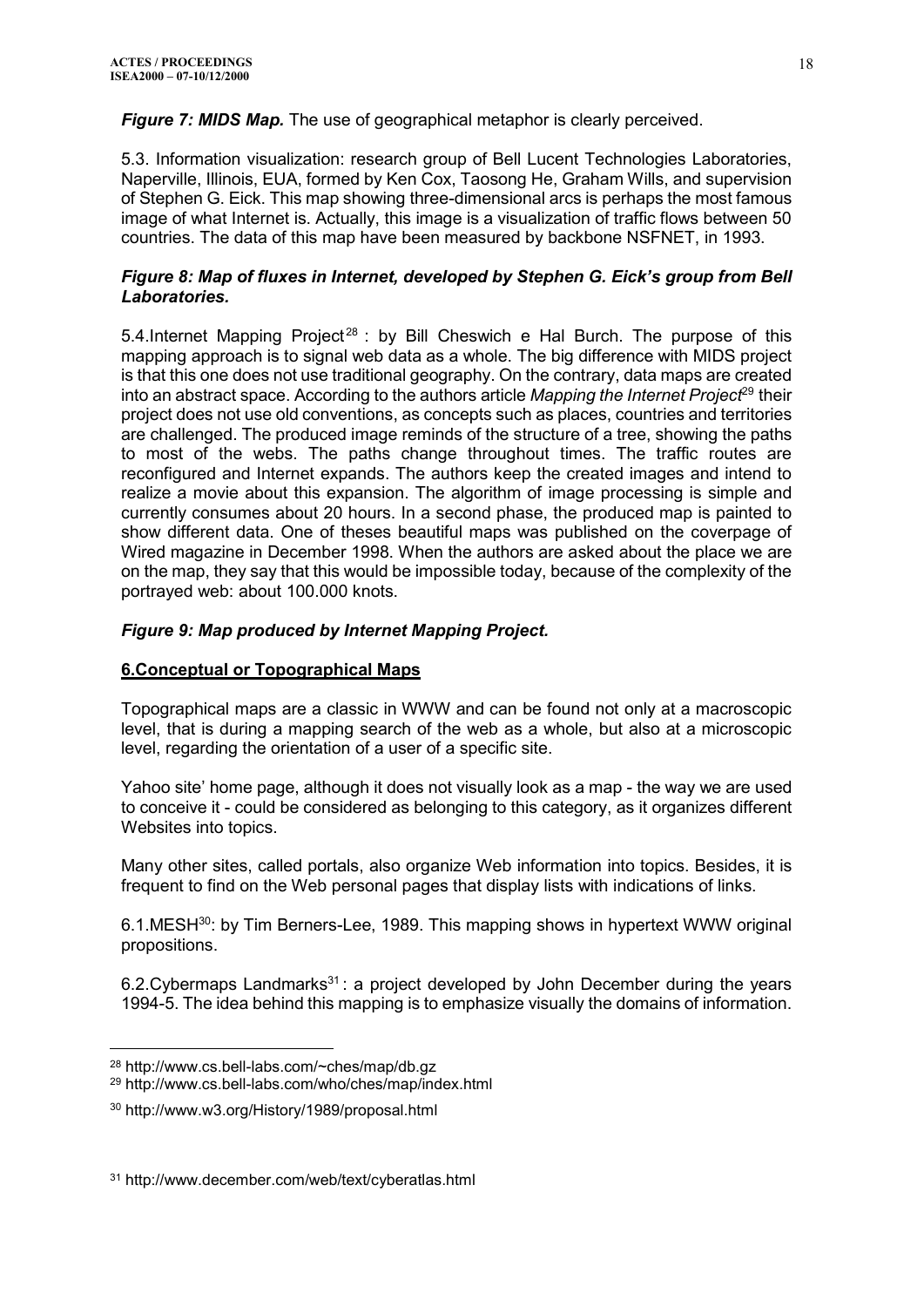December organizes data spaces graphically, and emphasizes the connections/relationships between the subjects.

6.3.Newsmaps <sup>32</sup>: the proposition of the site is to collect news from different sources and organize them visually, or, as the site itself names it, to present information interactive landscapes. The visual composition is structured into topics. What is behind Newsmaps is a software system that accesses Web documents - not only news agencies but also online groups of discussion<sup>33</sup> - and organizes them into a sort of landscape of interconnected topics. The maps tell us where to access a big concentration of documents, messages and discussions about a specific theme. The appearance of the green maps that can be accessed on the site *Newsmaps* reminds of mountains, peaks and valleys. Peaks indicate a big concentration of documents about a specific subject. The higher the peaks, the larger the quantity of similar documents. Besides this topographical organization, the site offers tools for search, that locate a specific subject in relation to existing topics. The navigator still counts on the resource of using flags to mark the most interesting points.

### *Figure 10: Image of a Newsmaps information map*

6.4. Web Map about teenagers' happiness<sup>34</sup>: map of interconnected topics, generated from an initial question and other subjects that appeared from this questioning. According to the author, cinema teacher Lee Boot, this map is a "personal and global exploration of themes that disturb adolescents". Following this line, "while incorporating personal and global thinking, some point should appear where consciousness is expanded<sup>"3[535](http://us.f5.mail.yahoo.com/ym/#FNote23)</sup>. Its interface reminds of a sketched exercise book and each word designed in print letters corresponds to a link of a WWW site. The map is organized into concepts and is a mirror of the choices of the author himself and the paths he walked over on the Web. What is most interesting, in a work that looks quite simple, is that the construction of the page not only organizes the author's thinking but also allows a quick visualization of the topics and their interconnections. In Lee Boot's words:

I like to think of this website as the node, and the Internet itself as a huge morass of connections and real choices. This model echoes that of the human brain. A website is to the Internet as a neuron is to the brain. This is a form I present often in this work. $36$ 

# *Figure 11: First page of the Web Map about teenagers' happiness*

<sup>32</sup> www.newsmaps.com

 $\overline{a}$ 

<sup>33</sup> For example, on the map that presents Global News, are collected information from Associated Press, Reuters, Fox News, The Washington Post and ABC News. Another map, called *Technological News*, we can find TechWeb, PC Week, C/NET

34 [www.bcpl.net/lboot/webmap2](http://www.bcpl.net/lboot/webmap2)

<sup>35</sup> http://www.plexus.org/WebForm/notes.html

<sup>36</sup> http://www.plexus.org/WebForm/notes.html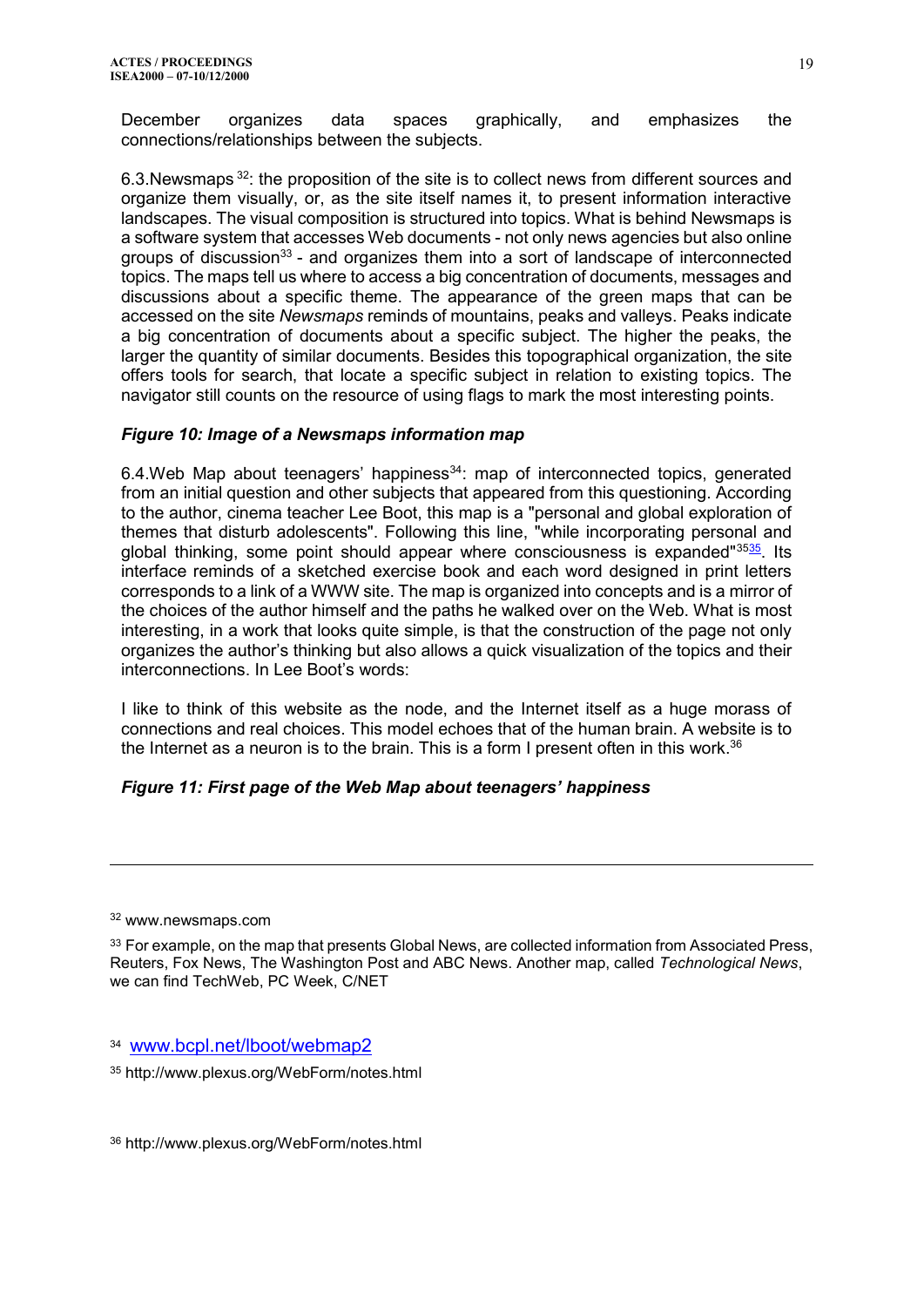6.5.OOHAY – The object oriented hierarchical automatic yellowpage  $37$ : a project developed by Hsinchun Chen, director of Artificial Intelligence Laboratory of Arizona University. OOHAY belongs to the second phase of an important project regarding a Digital Library. The aim of the first phase, DLI-1, was to develop techniques to find and rescue information contained in big data banks and then to create nets of semantic connections between them. Phase 2 intends to develop techniques and methodologies for analysis and automatic visualization of large collections of documents. The method includes human classification systems and Artificial Intelligence systems. The visual effect reminds of a colorful mosaic being transformed by internauts' interaction.

6.6. Some of my favorite web sites are art<sup>38</sup>: this site has organized a web art exhibition, using the idea of gallery as a metaphor. It functions as a map with web artists works while it organizes and contextualizes the exhibited works. There are some curatorial texts by Rachel Baker and Alex Galloway.

## **Artists and maps**

 $\overline{a}$ 

In this final group, we will see poetical propositions that have been developed by artists and groups of people interested in creating cyberspace visualizations. Different from the maps that we have already commented, the artistic approaches are much more free from technical concerns about data acquisition and organization. Generally, although they use technological resources, the latters must not be considered as scientific tools for the analysis of WWW structures or the functioning of the nets. Artistic maps never tell us almost never - where we are or even the indication of the page on URL. Besides, the aim of these projects is not to help in the orientation through the sea of data. They are not precise, they are disturbing and they corrupt many of our pre-established ideas about cyberspace. The next projects that I will comment offer hidden beauties, cause a feeling of strangeness and make us incapable to answer questions, which we had never dreamed of.

WebStalker<sup>39</sup> is a *metabrowser* developed by British net-artists, Matthew Fuller, Simon Pope and Colin Green, from I/O/D group. WebStalker subverts one of WWW conventions that have been less questioned: the browser. As you know, the traditional browsers<sup>40</sup> pick up the data that are written in HTML  $41$  and translate the code into the shape we are used to look at. What actually happens when we load a WWW page on our computer screen using a navigator, is a translation of HTML elements. I/O/D group's work challenge this kind of translation. Realized in Director, WebStalker also allows the reading of HTML data and files. The difference is that WebStalker does not display on screen the information about these files; instead, it offers a graphical translation of the code structure.

The maps produced by WebStalker have a great aesthetic power. Each link turns into a line, each page is represented by circles. A small HTML excerpt can produce fantastic images that remind of mandalas.

<sup>37</sup> http://ai.bpa.arizona.edu/go/oohayviz/index introduction.html#publications <sup>38</sup> www.alberta.com/unfamiliarart

<sup>&</sup>lt;sup>39</sup> WebStalker is a freeware program. Download can be made on the site: http://bak.spc.org/iod/iod4.html

<sup>40</sup> The most popular browsers are *Microsoft Internet Explorer* and *Netscape Navigator*.

<sup>&</sup>lt;sup>41</sup> HTML: *Hypertext Markeup Language*, hypertext language used in Internet pages publication.